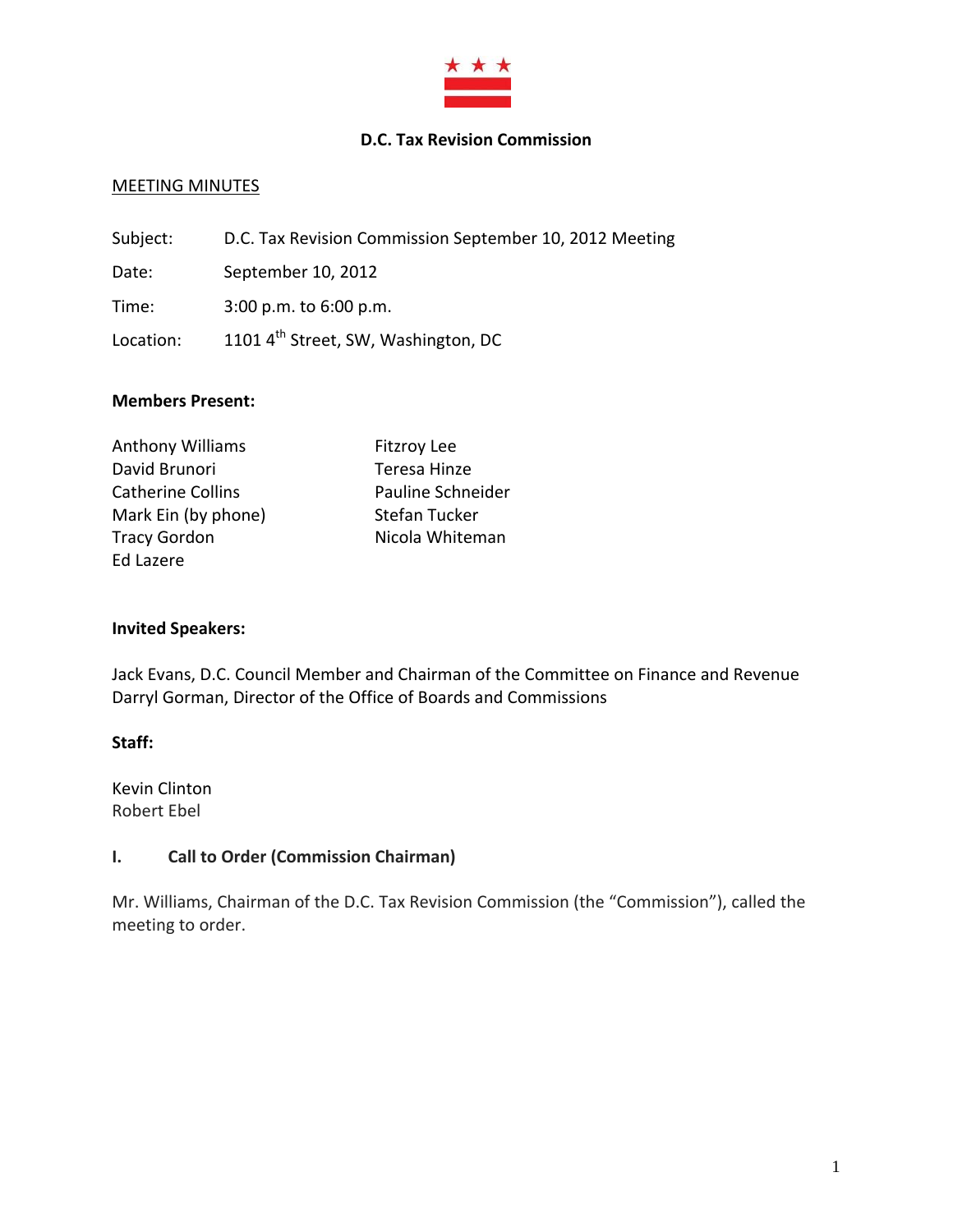Mr. Williams welcomed members and the public to the second meeting of the D.C. Tax Revision Commission and thanked D.C. Councilmember Jack Evans, Chairman of the Committee on Finance and Revenue, for addressing the Commission.

## Remarks by Councilmember Jack Evans:

Councilmember Evans thanked the Commissioners for their service in this important capacity. Councilmember Evans was a big supporter of the 1998 tax revision commission and found it very valuable in his role as Chairman of the Committee of Finance and Revenue and supported the establishment of this Commission as well. The City is in a far better place than it was when the last Commission was in place and is doing as well as any city in the country. The Commission can help the Council by helping to limit ad hoc tax policy for abatements and incentives. The Commission should also make recommendations that are possible to be adopted. The Commission should look long‐term so that the recommendations can avoid resulting in winners and losers in the short term which makes it hard to get anything passed. The Commission should look at how the District compares to other jurisdictions from the perspective of competing for businesses and residents. Maryland has increased taxes recently and Virginia has kept taxes very low. The Commission should look at the bizarre results of our tax policy in which, for example, similar houses are taxed at vastly different levels.

Councilmember Evans provided a list of recommended changes to the District's tax system, including interest on out‐of‐state bonds; the sales tax rate; the income tax rate; the corporate income tax rate; the unincorporated business franchise tax; and the estate tax.

# **II. Approval of Minutes of August 6, 2012 Meeting**

The minutes for the August 6, 2012 meeting were approved subject to the inclusion of technical edits submitted by Ms. Pauline Schneider.

# **III. D.C. Office of Boards and Commissions Briefing**

Mr. Darryl Gorman thanked the Commissioners for their service on behalf of the Office of Boards and Commissions. Mr. Gorman indicated that the Commission could achieve a quorum through electronic means if Commissioners participate in select meetings electronically. The Commission may also establish additional requirements as it relates to how it conducts its business. The Commission requires six members to achieve a quorum.

Mr. Gorman advised the members on ethical requirements of serving on the Commission and noted that when members are serving the Commission they are acting on behalf of the District and are subject to the ethical limitations that apply to employees, including not receiving gifts and providing information that should not be provided to other individuals such as sharing preliminary conclusions with third parties. Ms. Schneider asked whether the Hatch Act applied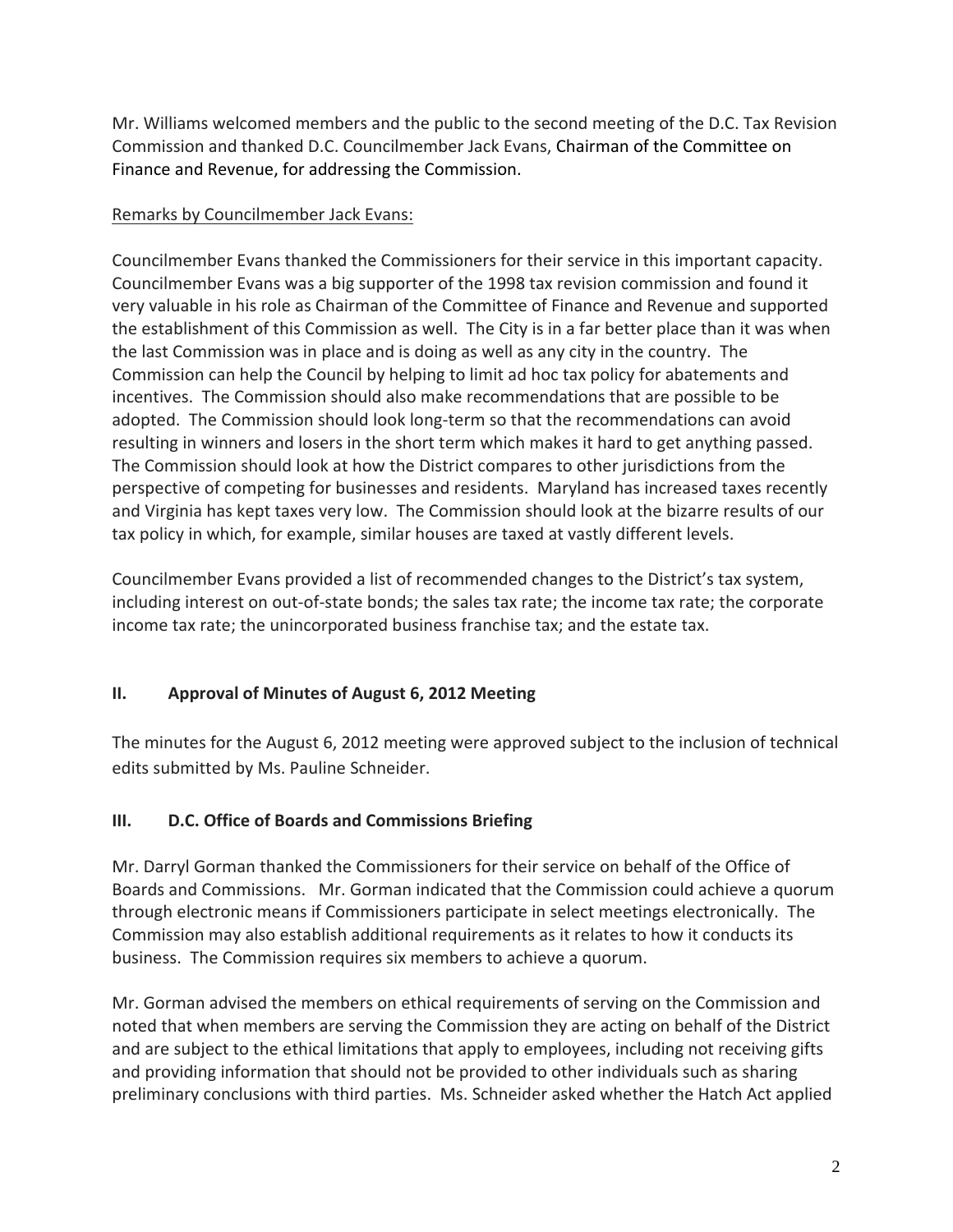to Members of the D.C. Tax Revision Commission based on the new ethics laws. The Commission requested an official opinion from the D.C. Office of the Attorney General on this issue.

## **IV. Criteria for Judging a Tax System**

Mr. Williams asked Dr. Ebel to present the draft document before the Commission entitled "Conceptual Framework and Guiding Principles for Judging the District of Columbia Revenue System". Dr. Ebel presented a conceptual framework for thinking about the District of Columbia's fiscal structure as an open economy and the implications of this structure on the standard functions of a tax system including (1) stabilization, (2) the distribution of wealth and income, and (3) the allocation of society's scarce private resources of land, labor, capital and entrepreneurship.

Dr. Ebel presented a proposed set of guiding principles for designing the District of Columbia tax system, which included (1) certainty, (2) recognition of the District's changing fiscal architecture, (3) neutrality (efficiency), (4) competitiveness, (5) fairness in apportionment of revenues (equity), (6) accountability, and (7) simplicity in taxpayer compliance and revenue administration. Dr. Ebel noted the consistency of these criteria with the purpose of the Commission as established in local law.

Commissioners discussed whether the Commission should develop a set of recommendations that provide for neutrality as it relates the total amount of revenue raised and that it is important to look at both sources and uses of funds. Members of the Commission noted that the District's changing fiscal architecture may not be a principle for designing a tax system but rather a lens through which to look at the tax system. Members discussed whether the Commission should focus on changes that are in the realm of possible in terms of political feasibility and there were competing views of this issue. One point raised was that Commissioners should speak up regarding bad taxes even if changing them would be politically challenging. Commissioners discussed the need to minimize market distortions in the tax system. Members discussed the need to be conscious of unintended consequences created by the incentives in the tax system. Commissioners discussed the impact of employees who are highly mobile and have the ability to move into Virginia which has lower taxes; Commissioners also discussed the role that the municipal bond tax and the estate tax play in retiree decisions to locate. From the perspective of low and moderate income citizens there should be a focus on revenue administration. Commissioners discussed the value in identifying tax abatements and assessing their impact on behavior. Commissioners mentioned the fact that the sales tax is lagging behind the economy because of exemptions in the base. When it comes to competitiveness, the analysis should go beyond looking at tax rates but consider the overall set of factors contribute to competiveness. Commissioners should consider the issue of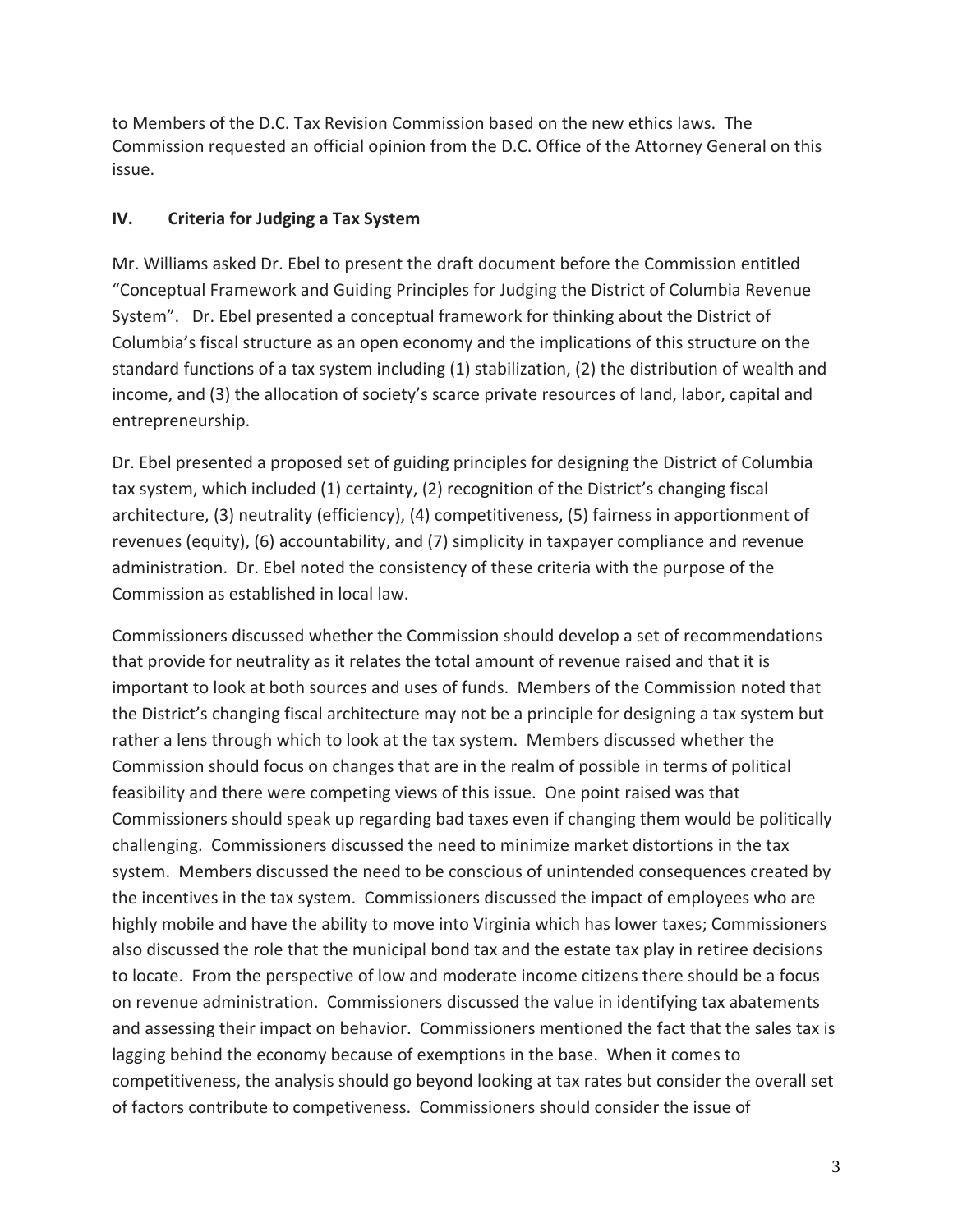complementarity in which the District is taxing what it should be taxing within the overall tax structure. Commissioners also raised the issue of balance in which there is no over-reliance on one tax as compared to the others.

# **V. D.C. Tax Revision Commission Research Agenda**

Mr. Williams asked Mr. Clinton to present the draft document before the Commission entitled "Proposed D.C. Tax Revision Commission Research Agenda". Mr. Clinton noted that the Research Agenda serves three purposes: to establish the content of the Commission's research over the term of the Commission; to establish a propose schedule for the Commission to consider the areas under consideration for the research agenda; and to serve as a draft outline for the Commission final report. Mr. Clinton presented the proposed research agenda with the following schedule and topics (the document itself is to be considered part of the meeting minutes):

October: D.C. Fiscal Structure: A Commissioner indicated that It would be interesting to hear how actual revenues have differed from revenue estimates. A Commissioner suggested that it would be interesting to know what services are taxed and what services are not taxed. It may be helpful to have a history of the real property tax rate changes over time including the number of property classes.

November: D.C. Economic Primer: One Commissioner expressed an interest in hearing from the Deputy Mayor for Economic Development as it relates to future plans for the District and how they may contribute to future revenue.

Multiple Commissioners expressed an interest in discussing where tax incentives have worked in other jurisdictions so that we can understand how they may work in D.C. It may be helpful to have an overall assessment of tax incentives and tax abatements. Incentives to be examined include generous incentives provided to technology companies. There should be a separate briefing on tax expenditures and tax abatements.

December: D.C. Comparisons: Commissioners discussed the need to think not just about the level of taxes but also what those taxes provide in the context of services provided by the District and the overall vision for the city. Individuals do not make location decisions based on taxes alone – there are many other factors that factor into those decisions.

January: Frameworks & Models: It may be helpful to have a conversation about sequestration earlier in the process because by January it will be upon us.

February: Income Taxes: A Commissioner suggested that the overall income tax rates and brackets be examined, including the level of the standard deduction and the personal